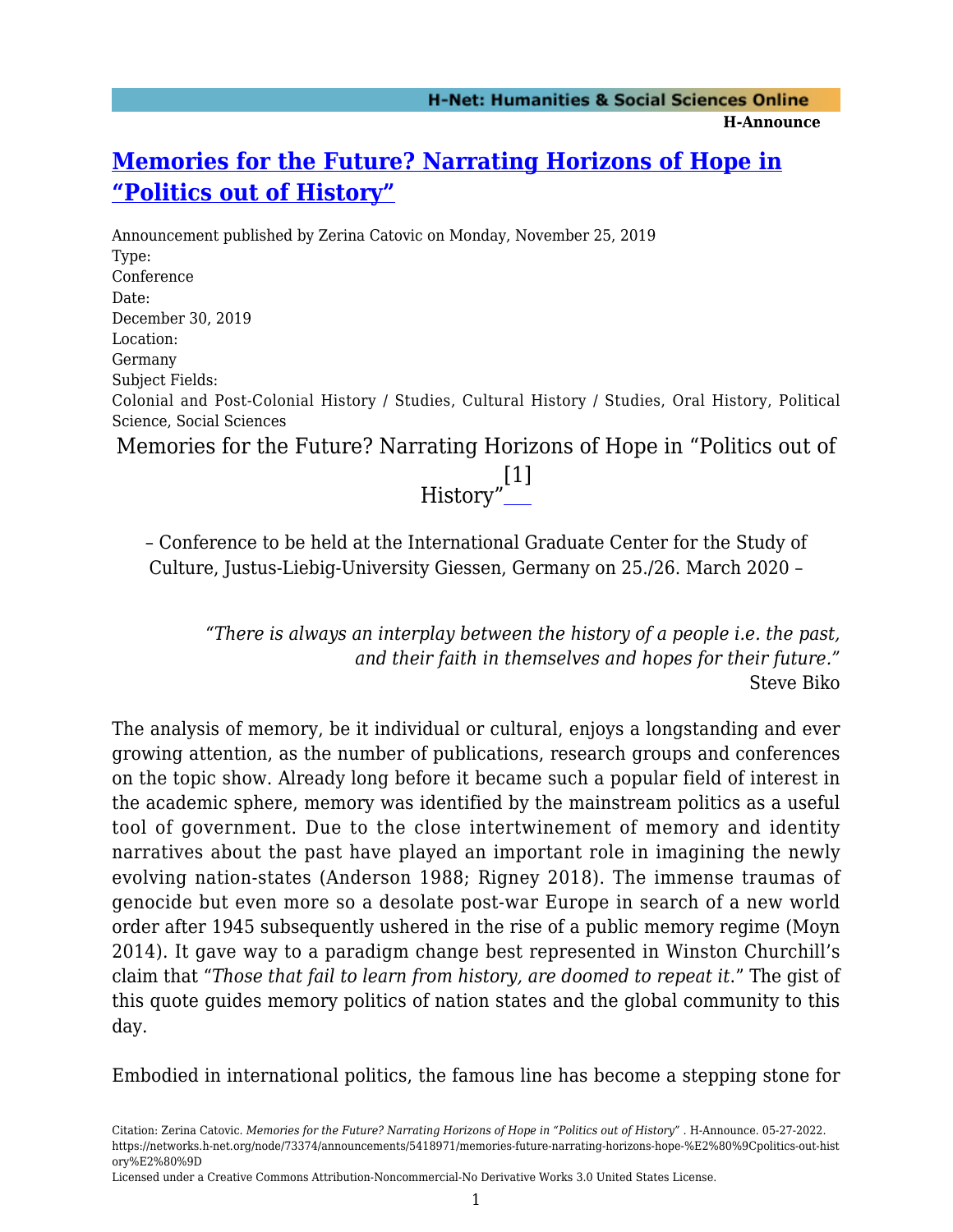## **H-Net: Humanities & Social Sciences Online H-Announce**

practices of memory and memory research around the globe: from the rise of categories such as "historical justice" and "human rights" to "politics of regret" and "reparation politics" (Levy/Sznaider 2010; Teitel 2014). In other words, public memory today is less woven around a nation's alleged greatness but is more about past failures and committed wrongs. Memorialization mustered around Never Again(s) has thus become a common trope while the numerous initiatives engaged in keeping even the most painful memories alive seem to pave the way for future politics via long detours of historical disasters (Bevernage 2015). Despite the fact that by relegating injustices of the now to the past we run the risk of maintaining structural oppression (re)produced in a newly colonized time (Madlingozi 2017), most studies still conceptualize *memory* as primarily being concerned with the past. The leap to the future, on the other hand, is often far less considered even though it appears to be inseparable from any revived memory. What is more, portrays of desirable futures, narrated through memory, are far too often treated as a 'natural' byproduct of any interpretations of history and therefore a less prominent subject of investigation.

However, this conference seeks to challenge the choice of emphasis and analysis. Drawing on the described observations the following hypothesis serves as point of departure into the discussion we would like to advance:

Any memory of the past is strongly concerned with the future. It is dedicated to the future in the sense that it envisions certain ways of living, of treating other people, or more generally, of being in the world. Thus, what makes up the core interest of the envisioned symposium is to critically asses how practices of public and cultural memories, by turning to the past, simultaneously gesture towards the future.

What is more, "if time is an ocean," as FB Wilderson reminds us in *A Memoir of Exile and Apartheid,* "rather than linear (as white cultural imperialism defines it), then 500 years is simultaneously this minute. The past is the past only for the sake of white's comfort and safety." Therefore, the concept of Memory seems to be underpinned by a implicit conception of time which has its epistemic location in the philosophy and historiography of the global North. This shows that the dominant idea of time is everything but neutral and neither are the future-bound approaches to memorialization. They seem to instead all rely on fundamental assumptions that can be traced back to Eurocentric tradition of thought and research. We would like to see these entanglements assessed and problematized from divers perspectives in a critical turn to 'memory's futures'. Aspirations for the future presented through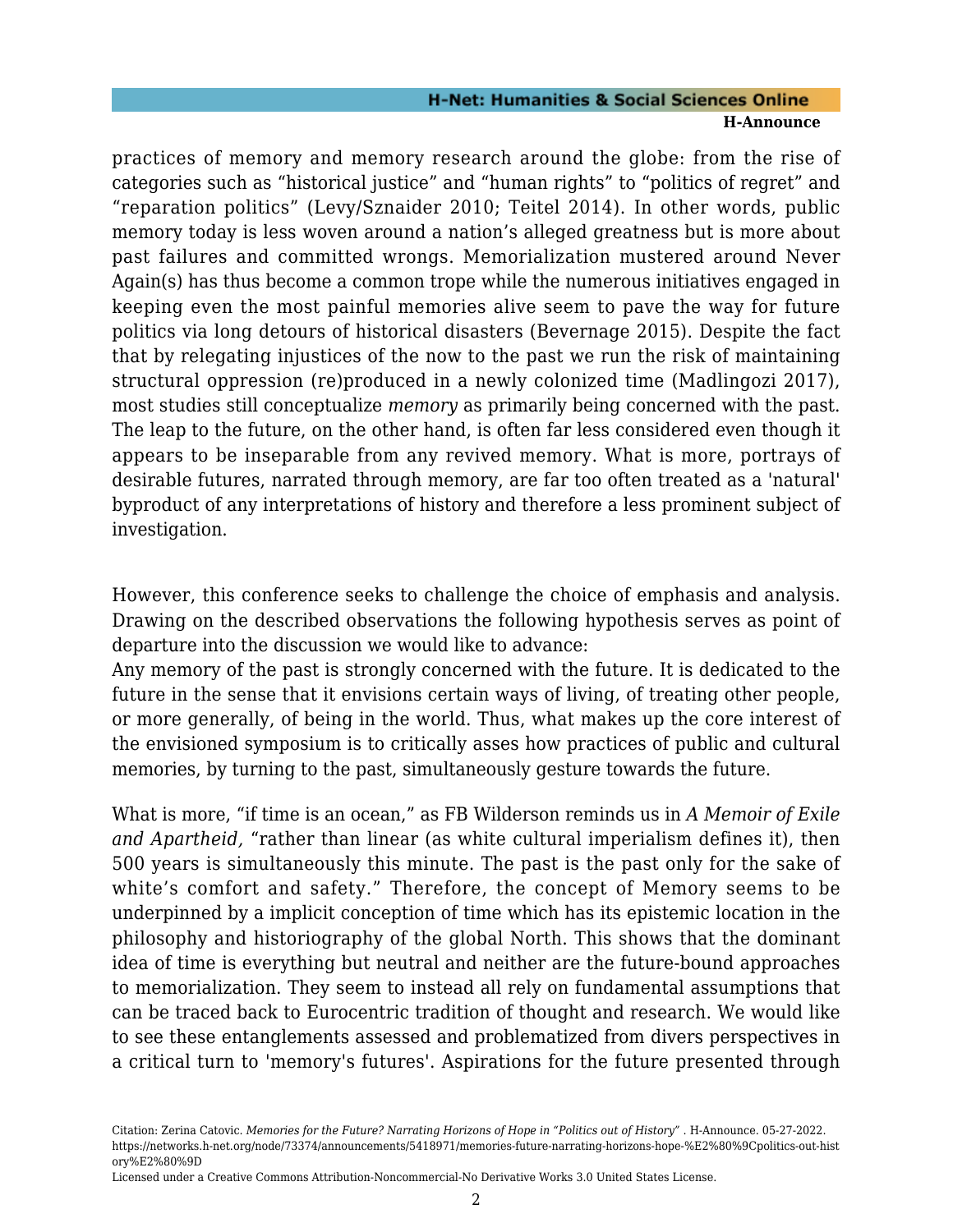## **H-Net: Humanities & Social Sciences Online H-Announce**

memory urge us to ask the question: *Who sets the horizons of hope and for whom? How was future envisioned in the past? And furthermore, to what extent is setting the horizons for the future a political project and how should it be addressed within academia and (memory) activism?*

In sum: in our age of globalized liberal democratic order, the "urgency of memory" that Jacques Derrida (2001) attested, provides legitimacy not only to a particular form of government in the present but also to prescribes certain visions for the future. Ferit Güven (2015) more recently refered to this practice as a colonization of the future. It is therefore necessary to re-politicize the study of memory in order to grasp the extent of its political characteristics, their forms, functions and consequences. We invite scholars from various disciplines to contemplate on this further and possibly offer new critical perspectives for and on public memory.

Innovative papers on theoretical considerations as well as case study-based research are welcome. We also encourage less conventional approaches to the topic, such as performances, art work or more poetic techniques of expression.

Topics this conference would like to address in their regards to narratives of the future include (but are not limited to):

- Memory and the "Postcolony"
- Memory practices and their Futures
- Memory in times of "transition" (TRCs etc.)
- Theoretical approaches to decolonize memory (e.g. epistemic disobedience)
- Memory and government
- Memory of Enlightenment/Enlightenment and memory
- Forgetting and Remembering for the Future
- Alternative Memories, Memory Activism
- Artistic approaches to memory
- Objects of memory (e.g. in collections/museums)

We invite contributions from early-career researchers as well as established scholars. Our goal is to host a small conference that is as accessible as possible for all scholars interested and not perpetuate the many mechanisms of exclusion